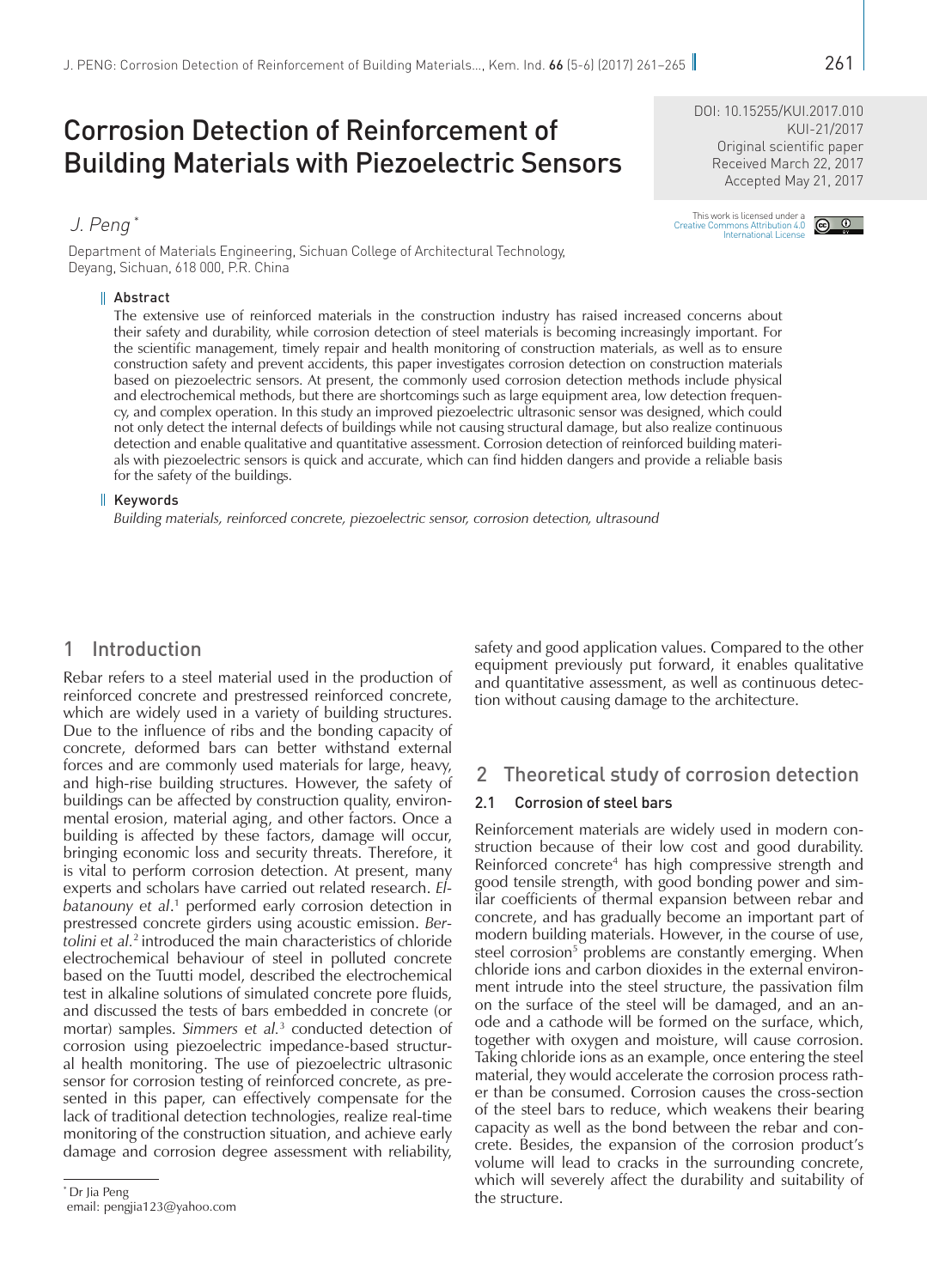#### 2.2 Corrosion detection

Therefore, it is necessary to carry out corrosion detection6 to acquire timely corrosion situation of buildings, assess durability and safety of buildings, and take appropriate maintenance measures. Commonly used detection methods include physical and electrochemical methods, but they all have some flaws. Physical methods, such as the resistance method, are applicable only in the detection of severe corrosion of steel bars and cause damage to the structure, while the measurement accuracy is low; the electrochemical method $^7$  is a commonly used detection method, which provides quantitative information on the corrosion rate. Therefore, piezoelectric sensors are applied to detect corrosion of steel bars in this study, which can achieve real-time and long-term on-line monitoring of corrosion, determine the location of the damage and the specific stage of corrosion, and provide an effective basis for building safety.

#### 2.3 Application design of piezoelectric ultrasonic sensor in reinforced concrete

The designed piezoelectric ultrasonic sensor<sup>8</sup> is mainly composed of transmitting type piezoelectric ultrasonic sensor and receiving type piezoelectric ultrasonic sensor. The transmitting type piezoelectric ultrasonic sensor takes PZT (lead zirconium titanate) piezoelectric ceramic<sup>9</sup> as the piezoelectric element and uses modified acrylic adhesive to bond wires and piezoelectric elements. In the design, an acoustic matching layer is added between the sensor and the working medium, which is a composite material composed of cement, epoxy resin, and curing agent, and can effectively reduce the reflection of sound waves and protect piezoelectric components, with a thickness of a quarter that of the acoustic wavelength. A backing layer is added to the rear of the piezoelectric element in order to absorb excess sound waves and enhance the signal energy. The structural design of the receiving type piezoelectric ultrasonic sensor takes cement-based piezoelectric composite material10 as the piezoelectric component to receive external acoustic signals, which is basically the same with the transmitting type piezoelectric ultrasonic sensor. Using the sensor to send pulse waves of a certain frequency to the reinforced concrete structure, ultrasonic waves will be affected by the internal corrosion of the reinforced concrete and produce some changes, which can be collected for analysis to obtain the corrosion situation inside the reinforced concrete.

# 3 Corrosion detection with piezoelectric sensor

#### 3.1 Experimental materials and devices

#### 3.1.1 Experimental materials

The reinforced concrete used in this experiment was provided by Sichuan Deyang Jiatai Cement Products Co., Ltd. The mixing ratio of concrete water : cement : sand : stone was 0.46 : 1 : 1.87 : 3.29. Here, the G-85 steel was selected. All factors of test block I and test block II are the

same, both of which were prepared for use after 30 days of maintenance. The NaCl solution with a mass fraction of 5 % was used for corrosion treatment.

#### 3.1.2 Experimental devices

An ultrasonic detector was applied to collect the ultrasonic signals of the piezoelectric ultrasonic sensor. A waveform generator<sup>11</sup> (33500B series, Keysight) was applied as a pulse generator to excite the ultrasonic sensor to produce the corresponding ultrasonic pulse wave. A digital oscilloscope<sup>12</sup> (RTB2000, Rohde & Schwarz) was used to collect the ultrasonic signal of the sensor and upload it to the computer for further analysis.

#### 3.2 Experimental methods

The reinforced concrete test piece I was put into the NaCl solution, the positive pole of the power source was connected with the wire connecting the reinforcing bar, and the negative electrode was connected with the graphite rod in the solution. The transmitter and receiver sensors pasted at both ends of the bar were connected to the waveform generator and the digital oscilloscope, respectively, while the other channel was connected by wires. The frequency was adjusted to 100 kHz, and the transmit electric potential was adjusted to the maximum so that the digital oscilloscope could clearly display the ultrasonic waveforms. The supply potential was 2V. After the power supply was energized, the test started and the data was collected every hour. When the test piece I had obvious cracks, the test stopped. For a more comprehensive monitoring of the corrosion of steel bars, we carried out a second experiment. Using the ultrasonic velocity to construct the damage variables, the quantitative results of the corrosion of the concrete structure were obtained. The reinforced concrete test block II was immersed in NaCl solution, onto which the piezoelectric ultrasonic sensor was placed. DC power supply was adopted for current output. The positive electrode was connected with the steel bar, and the negative electrode with the copper rod to generate the current loop. The quality of the specimen was measured before and after the experiment. The damage condition of the concrete was detected by monitoring the change in the sensor signals. Firstly, the ultrasonic signals were collected when the reinforced concrete was in good condition. The reinforced concrete was then damaged by adding the applying load step by step<sup>13</sup> to collect the acoustic signals at all stages under these conditions. By observing and recording the changing trend in signal parameters received by the sensor during the damage process, the quantitative relationship between the ultrasonic signal and the damage of the reinforced concrete was analysed, and the results confirmed that piezoelectric ultrasonic sensors were feasible and effective for corrosion detection.

#### 3.3 Experimental results

As shown in Fig. 1, with the increase in corrosion time, the number of ultrasonic signals also gradually increased.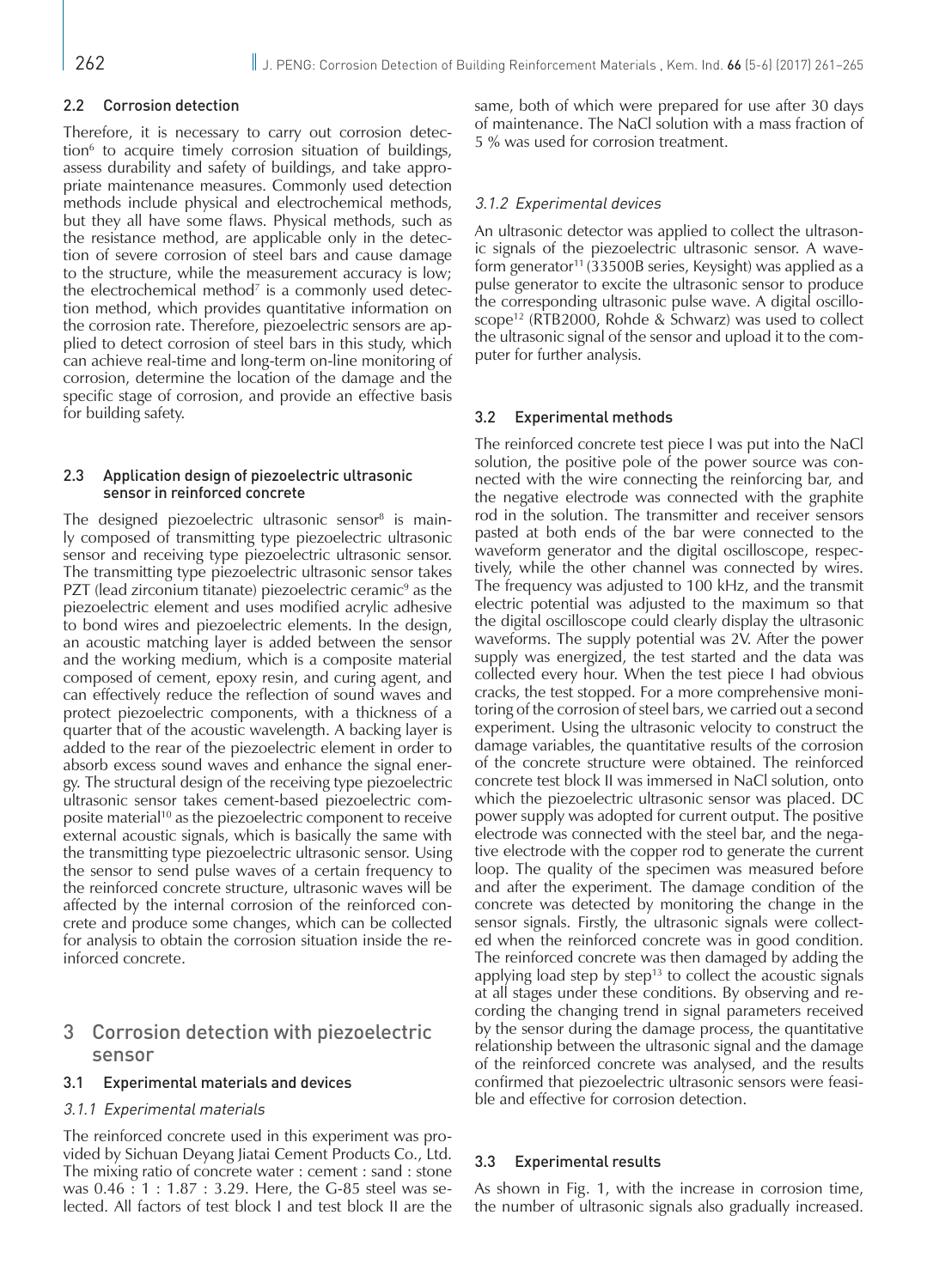At the beginning of the corrosion, the number of signals barely showed an increase. In the 3<sup>rd</sup> hour of corrosion, the signal number increased at a fast speed, which slowed down during the  $4<sup>th</sup>$  and  $8<sup>th</sup>$  hour of corrosion. In the  $9<sup>th</sup>$ hour of corrosion, the signal number showed a sharp increase, where the rust products reached a certain amount and continued to expand, leading to cracks inside the reinforced concrete and an increased number of ultrasonic signals. This suggested that by analysing the changes in the ultrasonic signal with time, it was possible to obtain the information of the degree and amount of corrosion of the steel material.



*Fig. 1* – Relationship between the time of corrosion and the number of ultrasonic signals

Corrosion of steel will cause cracks in concrete. According to a previous study<sup>14</sup>, when the frequency is greater than 20 kHz, the linear elastic isotropic cylindrical ultrasonic wave velocity is:

$$
v_1^2 = \frac{E}{\rho} \frac{1 - v}{(1 + v)(1 - 2v)}\tag{1}
$$

Assuming that the damage is made up of microcracks, the damage degree of the rebar material can be obtained by constructing the damage variable with ultrasonic waves, and the longitudinal wave velocity of the damaged material is:

$$
v_0^2 = \frac{E_0}{\rho_0} \frac{1 - v}{(1 + v)(1 - 2v)}
$$
 (2)

Then, the damage degree of reinforcing bar materials can be obtained with the following equation:

$$
D = 1 - \frac{E_0}{E} = 1 - \frac{\rho_0}{\rho} \frac{v_0^2}{v_1^2}
$$
 (3)

where *D* refers to damage degree, *E* refers to elastic modulus15 under reinforcement material damage conditions, *ρ* refers to density16 under damage conditions, *ν* refers to Poisson's ratio,  $v_1$  refers to longitudinal ultrasonic wave in an intact test block, and  $v_0$  refers to longitudinal wave velocity under damage conditions.

As shown in Fig. 2, under different damage degrees, the frequency of the ultrasonic signal received by the piezoelectric ultrasonic sensor in reinforced concrete was different. When the load was not applied, the resonant amplitude of the intact reinforced concrete was increasing, and the received signal had the highest amplitude at 100 kHz; when the maximum load (50 N mm<sup>-2</sup>) was applied, cracks appeared on the surface of the reinforced concrete and the amplitude of the resonance reduced by half compared to that before applying the load. Therefore, the damage degree of reinforced concrete can be determined according to the frequency amplitude situation.



*Fig. 2* – Calculation of received signals of piezoelectric ultrasonic sensor in reinforced concrete under different loads

When a current loop is generated and steel corrosion appears, the quality of the steel will decrease to some extent. According to the Faraday theorem, it is found that the amount of corrosion is a function of electric potential, current, and energization time.

Furthermore, the relationship between the quality loss of corroded steel bars and the amplitude growth rate of ultrasonic signals was studied. Quality loss of steel corrosion can be expressed by the following equation:

$$
m = \frac{\overline{I} \, t \, M(\text{Fe})}{2 \, F} \tag{4}
$$

As shown in Fig. 3, there was a correlation between the rate of increase in amplitude and the quality loss of steel bars. With the increase in the quality loss of steel bars, the growth rate of ultrasonic amplitude also increased. The higher the ultrasonic signal amplitude, the greater the value of *D*. When the mass loss reached about 1.5 g, the growth rate tended to slow down, where steel and concrete has completely separated. In the beginning of the corrosion of steel bars, according to the continuous increase in ultrasonic amplitude, the situation of corrosion could be determined. When the steel and concrete had basically separated, the amplitude no longer grew, indicating that the piezoelectric ultrasonic sensor could effectively determine the stage of steel corrosion.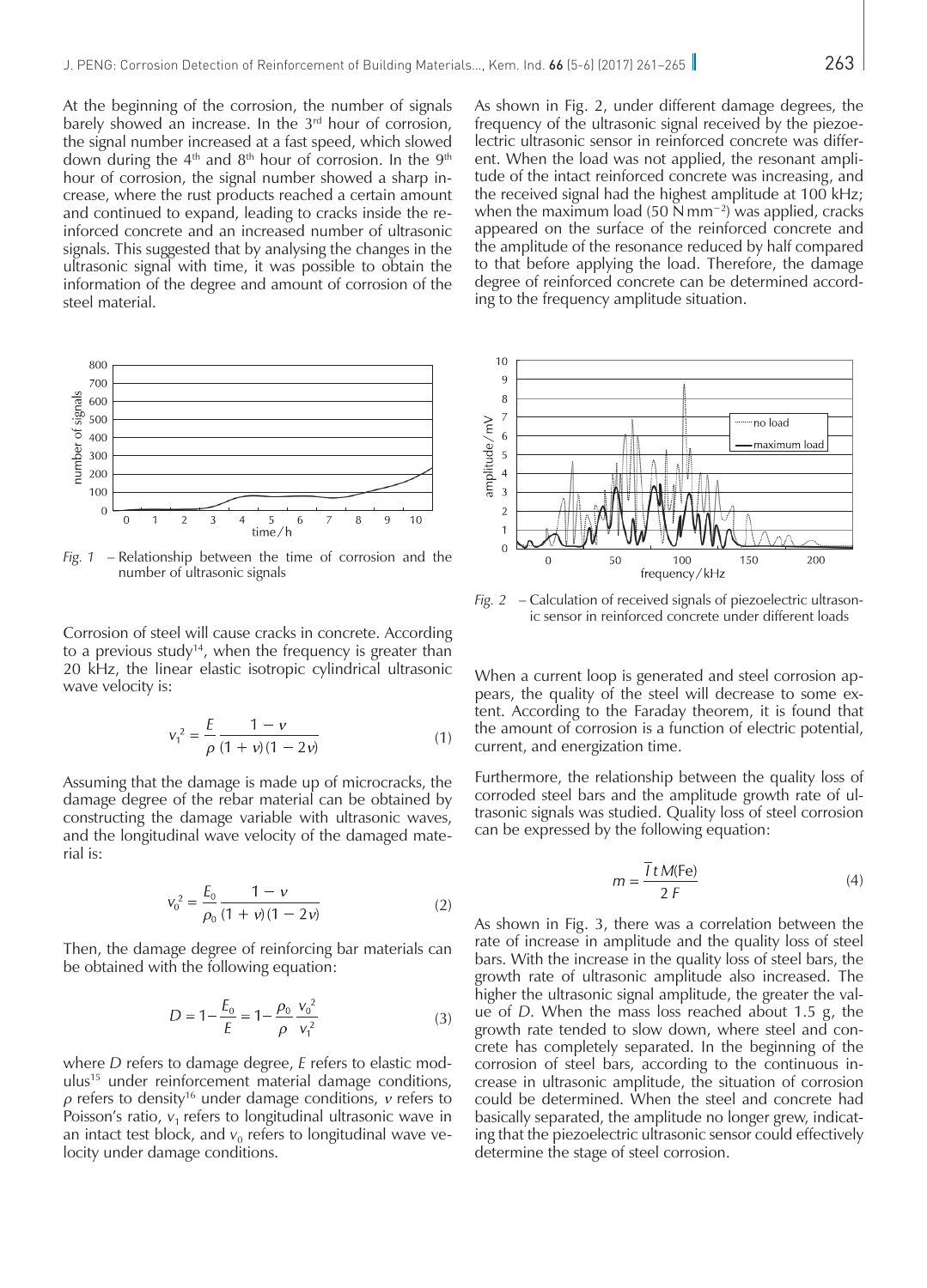

*Fig. 3* – Relationship between the mass loss of steel bars and the amplitude growth rate of ultrasonic signals

# 4 Conclusion

This study confirms that by applying the piezoelectric sensor to carry out corrosion detection on reinforcement building materials, the real-time online collection of ultrasonic signals can be realized. According to the signal amplitude changes, the corrosion situation and damage degree of steel materials can be determined in order to make a reliable assessment of the safety of buildings. However, apart from the previously mentioned various advantages, ultrasonic sensors also have some shortcomings, such as single directionality of sending and receiving, which cannot meet the requirement of a more complex corrosion situation in the natural environment. Hence, further studies need to be conducted in the near future.

#### List of symbols

- *D* damage degree, %
- *E* elastic modulus under reinforcement material damage condition, MPa
- *F* Faraday constant, *F*≈96485 Cmol−1
- $\overline{I}$ – average current, A
- *M* molar mass, gmol<sup>-1</sup>
- *m* rebar mass loss in corrosion, g
- *t* time, s
- $v_1$  longitudinal ultrasonic wave velocity in an intact test block, ms<sup>-1</sup>
- *v*<sub>0</sub> longitudinal wave velocity under damage conditions, ms<sup>-1</sup>
- *ν* Poisson's ratio
- *–* density under damage conditions, kgm<sup>−3</sup>

#### References Literatura

- 1. M. K. Elbatanouny, J. Mangual, P. Ziehl, F. Matta, Early Corrosion Detection in Prestressed Concrete Girders Using Acoustic Emission, J. Mater. Civil Eng. **26** (3) (2014) 504–511, doi: https://doi.org/10.1061/(ASCE)MT.1943-5533.0000845.
- 2. *L. Bertolini, E. Redaelli*, Depassivation of steel reinforcement in case of pitting corrosion: detection techniques for laboratory studies, Mater. Corros. **60** (8) (2015) 608–616, doi: <https://doi.org/10.1002/maco.200905276>.
- 3. *G. E. Simmers, H. A. Sodano, G. Park, D. J. Inman,* Detection of Corrosion Using Piezoelectric Impedance-Based Structural Health Monitoring, Aiaa J. **44** (11) (2015) 2800–2803, doi: <https://doi.org/10.2514/1.24273>.
- 4. *W. H Dilger*, Reinforced concrete: mechanics and design, Can. J. Civil Eng. **27** (6) (2000) 1316, doi: [https://doi.](https://doi.org/10.1139/l00-087) [org/10.1139/l00-087](https://doi.org/10.1139/l00-087).
- 5. *Z.-Y. Ai, W. Sun, J.-Y. Jiang,* Recent Status of Research on Corrosion of Low Alloy Corrosion Resistant Steel and Analysis on Existing Problems, Corros. Sci. Prot. Technol. **27** (6) (2015) 525–536, doi: https://doi.org/10.11903/1002.6495.2014.4 07.
- 6. *T. Watanabe, H. T. Huyen Trang, K. Harada, C. Hashimoto*, Evaluation of Corrosion-induced Crack and Rebar Corrosion by Ultrasonic Testing, Const. Build. Mater. **67** (2014) 197–201, doi: [https://doi.org/10.1016/j.conbuild](https://doi.org/10.1016/j.conbuildmat.2014.05.013)[mat.2014.05.013](https://doi.org/10.1016/j.conbuildmat.2014.05.013).
- 7. *B. Bhuvaneshwari, A. Selvaraj, N. R. Lyer, L. Ravikumar*, Electrochemical Investigations on the Performance of Newly Synthesized Azomethine Polyester on Rebar Corrosion, Mater. Corros. **66** (4) (2015) 387–395, doi: [https://](https://doi.org/10.1002/maco.201307472) [doi.org/10.1002/maco.201307472.](https://doi.org/10.1002/maco.201307472)
- 8. *W. Hwang, H. C. Park,* Finite element modeling of piezoelectric sensors and actuators, AIAA J. **31** (31) (2015) 930–937, doi: [https://arc.aiaa.org/doi/10.2514/3.11707.](https://arc.aiaa.org/doi/10.2514/3.11707)
- 9. *Ma. S. da Silva, L. L. Silva, E. F. Souza, E. Longo, M. A. Zaghete, A. A. Cavalheiro,* Study on the Piezoelectric Behavior and Structural Changes of Strontium Doped PZT Ceramics, 21<sup>st</sup> Brazilian Conference on Materials Science and Engineering **869** (2016) 13–18, doi: [https://doi.org/10.4028/www.](https://doi.org/10.4028/www.scientific.net/MSF.869.13) [scientific.net/MSF.869.13](https://doi.org/10.4028/www.scientific.net/MSF.869.13).
- 10. *M. Z. Yuan, J. R. Zhang, L. Z. Yang, E. Q. Fang, Z. J. Li, H. Ren,*  Processing method and property study for cement-based piezoelectric composites and sensors, Mater. Res. Innov. **19**  (4) (2015) 138–142, doi: [https://doi.org/10.1179/143289](https://doi.org/10.1179/1432891715Z.0000000001389) [1715Z.0000000001389.](https://doi.org/10.1179/1432891715Z.0000000001389)
- 11. *A. Depari, M. Lavarini, A. Flammini, E. Sisinni,* Performance of all-digital waveform generators for narrowband power line communications, IEEE International Instrumentation and Measurement Technology Conference Proceedings, 2016, pp. 1–6, doi: https://doi.org/10.1109/ I2MTC.2016.7520416.
- 12. *J. Jiang, S. L. Tian*, A Method of Improving Signal Capture Ability of Digital Oscilloscope, Adv. Mater. Res. **721**